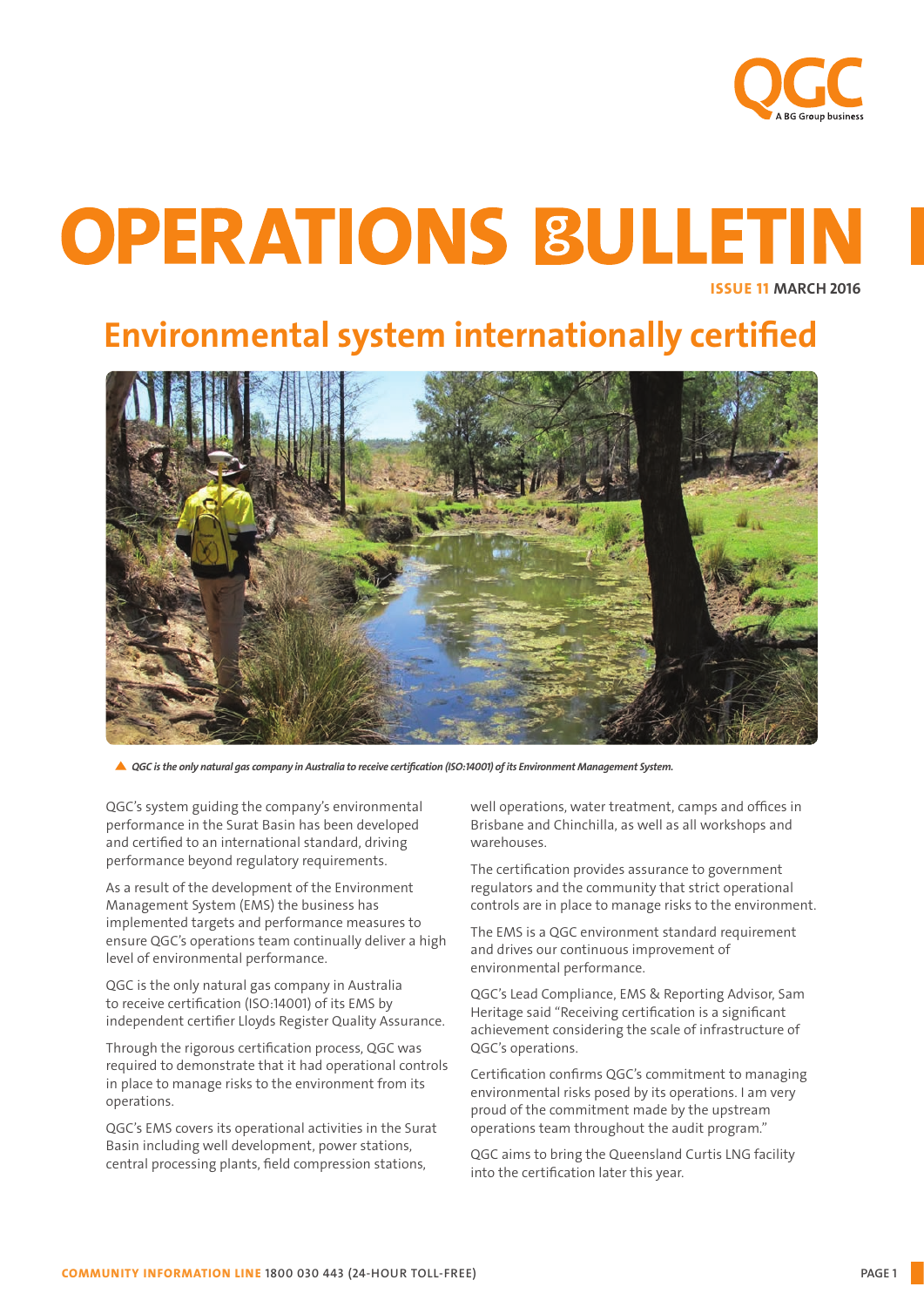

## Surat Basin

This section features information about activities in our natural gas development areas that cover more than 3,700 square kilometres and span from south of Tara to north-west of Wandoan.

#### Drilling rigs

We are currently drilling about 25 wells a month to expand our inventory.

The following activities are planned for March:

- three rigs drilling new CSG wells
- nine rigs completing new wells and servicing existing wells
- 14 crews building new access roads and well pads and rehabilitating existing and old well pads
- two mobile fluid treatment plants at Woleebee Creek and Kenya servicing these rigs. Mobile fluid treatment plants clean the fluids from drilling operations for reuse on the rigs
- one crew completing well and surface equipment maintenance
- one rig decommissioning old wells.

Rig crews stay in small mobile camps that are set up near the rigs. On average, rigs are relocated every three to four days and require 11 to 20 truck movements. Rigs and camps are moved in accordance with travel management plans that are approved by local governments and the Queensland Department of Transport and Main Roads.

#### Well site inspections

A team of 50 operators inspect each of QGC's more than 2,500 wells once a fortnight. Operators are required to adhere strictly to land access and weed management rules for individual properties. This team, who drive utility vehicles, represent a major proportion of our light vehicle movements around the region.

#### Pipeline construction update

The pipelines team have now begun mobilisation of crews for the construction of the Charlie gas and water pipelines. This project includes a 33km steel gas pipeline and a 31km water pipeline. These two lines connect the new Charlie Field Compression Station to the existing Woleebee Creek plant.

The contract for construction of the two pipelines has been awarded to CPB Contractors (previously called Leighton's Contractors), who have engaged Murphy Pipe and Civil as their early works pipeline contractor.

#### Gathering

This work is in addition to ongoing installation of gas and water gathering pipelines to connect new wells to our existing processing networks. The following activities will occur in March:

#### West and north-west of Wandoan

- Pipe trenching, pipeline laying and backfilling and tying in connections.
- Construction of gathering risers into well leases.
- Rehabilitation of construction sites and pipeline easements.

#### West and south of Chinchilla

- Pipe stringing and welding.
- Pipe trenching, laving, backfilling and tying in connections.
- Construction of gathering risers into well leases.
- Rehabilitation of construction sites and pipeline easements.

#### Pipeline inspections

QGC operators work in small teams to inspect the 543km Wallumbilla Gladstone Pipeline easement to monitor the infrastructure and progress of vegetation rehabilitation.

In March, the following activities will occur:

- Aerial inspections from west of Dalby (Ruby Jo site) to west of Wandoan (Woleebee Creek site) and between Chinchilla and Gladstone during the first half of the month.
- Daily on-ground easement inspections from west of Dalby (Ruby Jo site) to Gladstone.

#### Water treatment

The Northern Water Treatment Plant, at Woleebee Creek southwest west of Wandoan, and the Kenya Water Treatment Plant, south-west of Chinchilla, are successfully processing water produced in the surrounding gas fields for beneficial use within these regions. QGC aims to recycle 97% of produced water into treated water suitable for beneficial use.

The following table summarises the total volume of water processed in to date in 2016 and the average daily output.

| Plant    | <b>Current nominal output</b><br>(February 2016) | 2016 output to date<br>(as at 15 February)<br>51.9 ML/day |
|----------|--------------------------------------------------|-----------------------------------------------------------|
| Kenya    | 50 ML/day                                        |                                                           |
| Northern | 20 ML/day                                        | $21.7 \text{ ML/day}$                                     |

*\*Nominal output is the average nominations for the month.*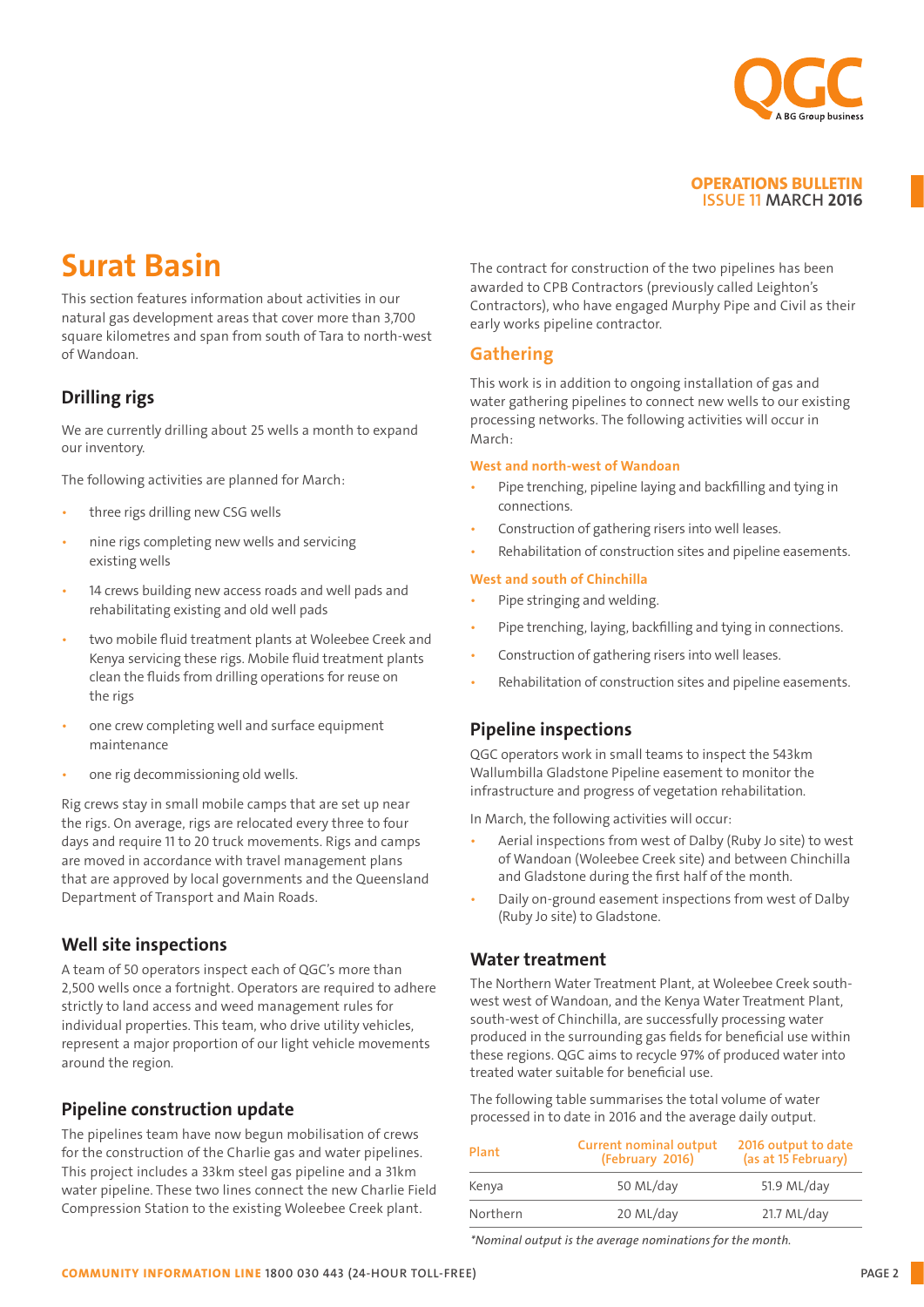

#### Offices and logistics

Hutchinson Builders are completing upgrades to QGC's Woleebee Creek camp to support construction of the Charlie project which will be completed by April 2016.

During March you will continue to see dongas safely transported on the road to support increased activity on the project.

Most accommodation modules are completed as well as an additional gym. An additional kitchen and mess are also being installed.

## Gladstone

#### QGC support helps grow Gladstone printing company

It may have begun with a small order in 2011, but Gladstone Printing Services manager Jackie Mannix can clearly recall the first job QGC ordered after approaching the local commercial printing company for a quote in 2011.

"The first job in from QGC was to bind training materials," Jackie said. "It was a relatively small job but it was a great starting point and our relationship just grew from there.

Five years on, and the family-owned commercial printing company, established by Jackie's stepfather and mother in 1980, is still supplying QGC's Midstream team, although the diversity and scale of orders has increased markedly.

The business, which employs 11 full-time and two casual employees, regularly fills Midstream orders ranging from customised industry tags to stickers and signage.

"The relationship we have with QGC, like so many of our clients, has been built on 'face-to-face' interaction," Jackie said. "They want to be able to walk in and talk to us, show us what they want and we, sit down and work out how we can make it happen.

"I think it's why QGC keep coming back because we do have that attitude and flexibility. We're proof that regional businesses can be innovative; can deliver just as well, if not better, than our competitors in Brisbane."

Jackie said QGC had been integral to helping the business grow.

"Aside from the work orders received during construction and now operations, we also signed an apprentice through QGC's Local Workforce Program.

"Laura Liesting joined us as a school leaver and is still with us she's now in her third year as an apprentice graphic designer.

#### Workforce transport

Our people are transported by charter flight or bus between Brisbane and the Western Downs and by bus between their accommodation and worksites to reduce traffic on the roads and to minimise risks associated with driving while fatigued.between QGC office at Carmichael Street, Chinchilla, and Windibri site office, plus up to two return services on weekends. Route includes Chinchilla-Tara Road and Kogan-Condamine Road.



*Gladstone Printing Services manager Jackie Mannix has been working with QGC for 5 years.* 

"The program was just fantastic – it gave us access to young talent and Laura the opportunity to start a career in her home town."

Jackie also attributes the QGC relationship with prompting their company to seek ISO 9001:2008 quality management system accreditation, which was completed in late 2015.

"It was a big undertaking but it gives us a great edge against our competitors. We want clients like QGC to know, without a shadow of a doubt, that when they order a product from us that it does go out the door in perfect condition.

"Having that accreditation is a big step forward for us."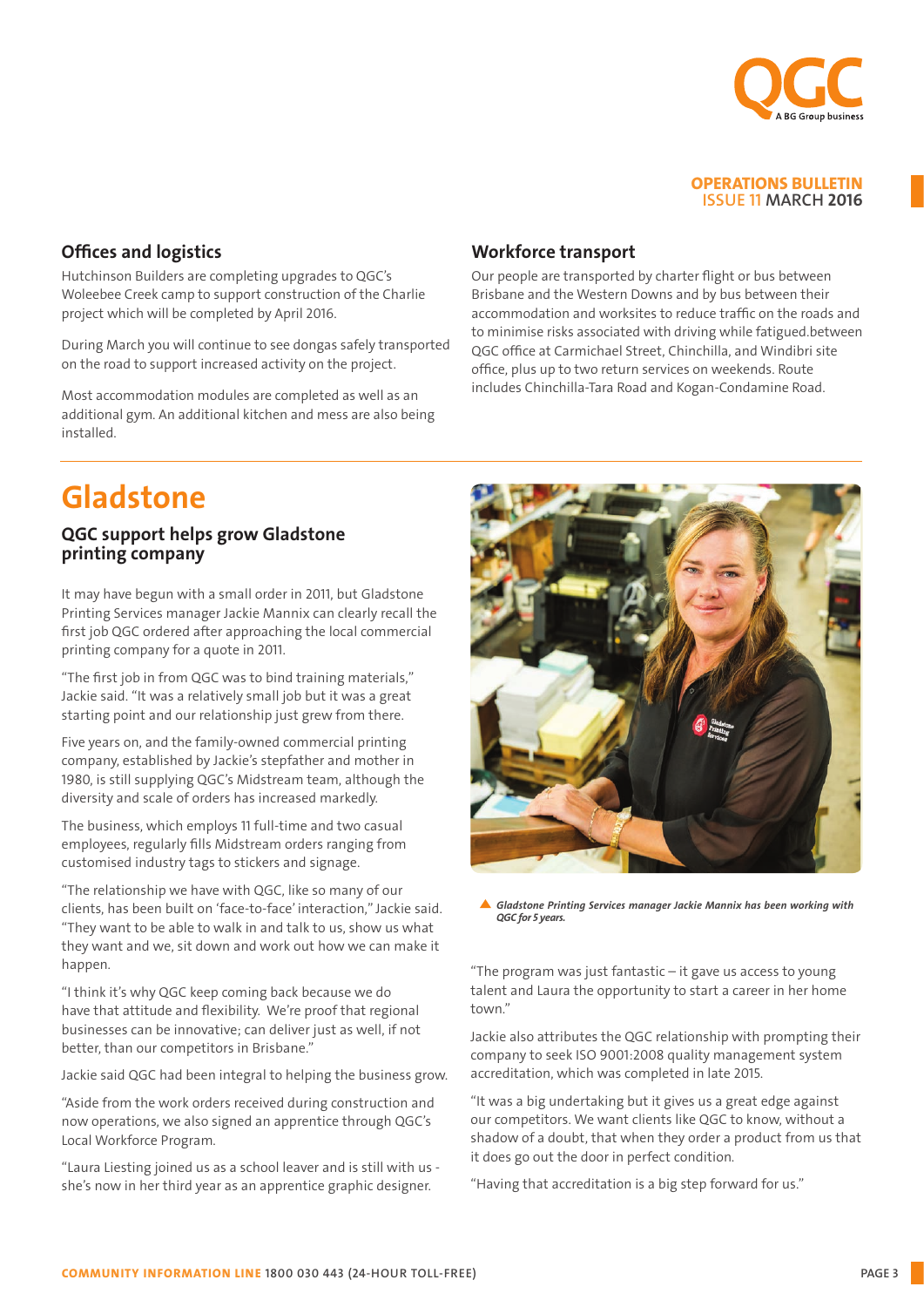

#### Waterside Restricted Zone

The following information is provided on behalf of QGC and Gladstone Ports Corporation to users of Gladstone Harbour near the LNG facilities on the south-eastern corner of Curtis Island. • A waterside restricted zone (WRZ) is an area of water where



*For up-to-date information on activities in Gladstone Harbour, please remember to always check the Gladstone Ports Corporation website www.gpcl.com.au, which includes information about hazards and safety zones; and the Maritime Safety Queensland notices to mariners at www.msq.qld.gov.au. Vessel Traffic Service broadcasts can be monitored using VHF channels 13 or 15.*

- ships may berth, moor or anchor to which access to other vessels is restricted and to which unauthorised entry is an offence.
- A WRZ is activated at the QCLNG wharf one hour before the arrival of an LNG carrier and remains while the vessel is berthed and until it is 400m from the berth after departing.
- The zone extends 220m from the wharf, 220m from its most northerly and southerly points and back under the jetty towards the shore.
- As port operator, Gladstone Ports Corporation (GPC) is responsible for managing and enforcing WRZs to meet standards set by the Maritime Transport and Offshore Facilities Security Act 2003.
- Commercial and recreational users must not enter, stop, or anchor within a WRZ unless authorised to do so by GPC.
- A 250m safety zone around the wharf is also active while a vessel is berthed.
- For more information about WRZs please contact the Gladstone Ports Corporation Security Office on 07 4976 1350.

## Pipeline

Landholders planning to do any digging around buried pipelines should call 'Dial Before You Dig' (call 1100, <http://www.1100.com.au>) to obtain the specific location of the pipelines and associated infrastructure.

Call the QGC Operations Centre (1800 77 88 98) to report any emergencies, damage or vandalism, flooding, subsidence, washouts or erosion, unauthorised access to easement facilities or uncontrolled fire.

## Becoming a supplier

QGC supports the long-term, economic sustainability of the regions in which we operate through a focus on local content participation.

Our Local Content Policy targets four goals: supporting competitive procurement, facilitating job creation, promoting reconciliation and building economic sustainability.

We actively encourage our employees and contractors to source quality, cost-effective goods and services locally based on full, fair and reasonable opportunities.

This is in line with our participation in the voluntary Queensland Resources and Energy Sector Code of Practice for Local Content administered by the Queensland Resources Council and as required, project-based Australian Industry Participation Plans.

Visit <http://www.bg-group.com/australia/becomingasupplier> to register your interest in becoming a supplier or for a fact sheet intended to assist businesses in accessing our supply chain.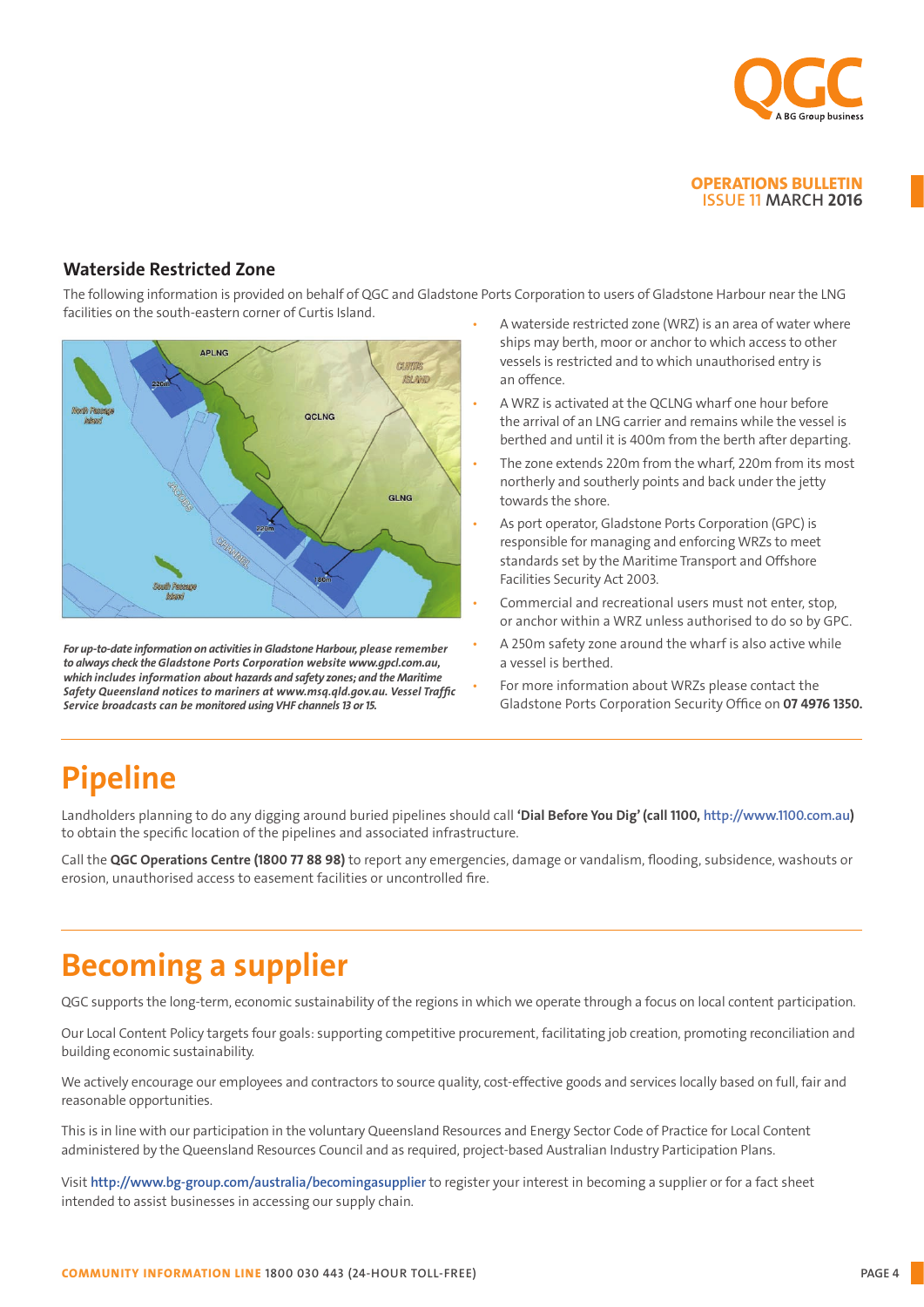

### **Communities**

| Date                                    | <b>Location</b>  | <b>Activity</b>                                                                                                                                                             |
|-----------------------------------------|------------------|-----------------------------------------------------------------------------------------------------------------------------------------------------------------------------|
| Saturday<br>5 March                     | Tara             | Tara Show, 9am, Tara<br><b>Showgrounds</b>                                                                                                                                  |
| Sunday<br>6 March                       | Western<br>Downs | Clean up Australia Day,<br>various locations.<br>To search for a<br>location: http://www.<br>cleanupaustraliaday.org.au/                                                    |
| Wednesday<br>10 March                   | Tara             | <b>Community Regeneration -</b><br>2016, What's in it for Tara?<br>Cost: \$10 per person<br>Location: Western Downs<br>Regional Council Function<br>Room, Tara<br>Time: 6pm |
| Saturday<br>19 March                    | Chinchilla       | <b>One Long Table</b><br>Cost: from \$5 per plate<br>Location: Heeney Street,<br>Chinchilla<br><b>Time:</b> 4pm - 10pm                                                      |
| Wednesday 23-<br><b>Sunday 27 March</b> | Gladstone        | <b>Gladstone Harbour Festival</b><br>http://gladstonefestival.<br>com/harbourfestival                                                                                       |
| Saturday<br>2 April                     | Wandoan          | <b>Juandah Rodeo,</b><br>Location: Wandoan<br>Showgrounds<br>$Time: 10am - late$                                                                                            |
| Friday 22-<br>Saturday 23 April         | Wandoan          | <b>Wandoan Show, Roche</b><br><b>Creek Road, Wandoan</b>                                                                                                                    |

#### QGC Communities Fund applications open

Not-for-profit organisations in the Western Downs and Gladstone have until 5pm on Thursday 31 March to apply for grants from the next round of the QGC Communities Fund. Visit the Communities Fund page of the QGC website ([http://www.bg-group.com/723/](http://www.bg-group.com/723/qgc/sustainability/community/qgc-communities-fund/) [qgc/sustainability/community/qgc-communities-fund/](http://www.bg-group.com/723/qgc/sustainability/community/qgc-communities-fund/)) to download an application form and a guide to the fund. The guide provides information about the fund's theme, eligibility requirements and when and how to apply for funding. Before you apply please take the time to read the guide.

#### Making the Gladstone community safer



*The Gladstone community can test out their driving skills at QGC's Gladstone Harbour Festival in March.*

Community safety will be under the spotlight when QGC partners with Volunteer Marine Rescue (VMR) Gladstone to deliver the 'Eggscellent Easter Safety Campaign' at this year's Gladstone Harbour Festival from 25-27 March.

QGC will bring innovative simulators to Gladstone to complement the VMR display which will promote safety on the water and roads during the high-risk Easter period.

Harbour Festival visitors will be able to test their driving skills on the simulators, while receiving one-to-one driver training education.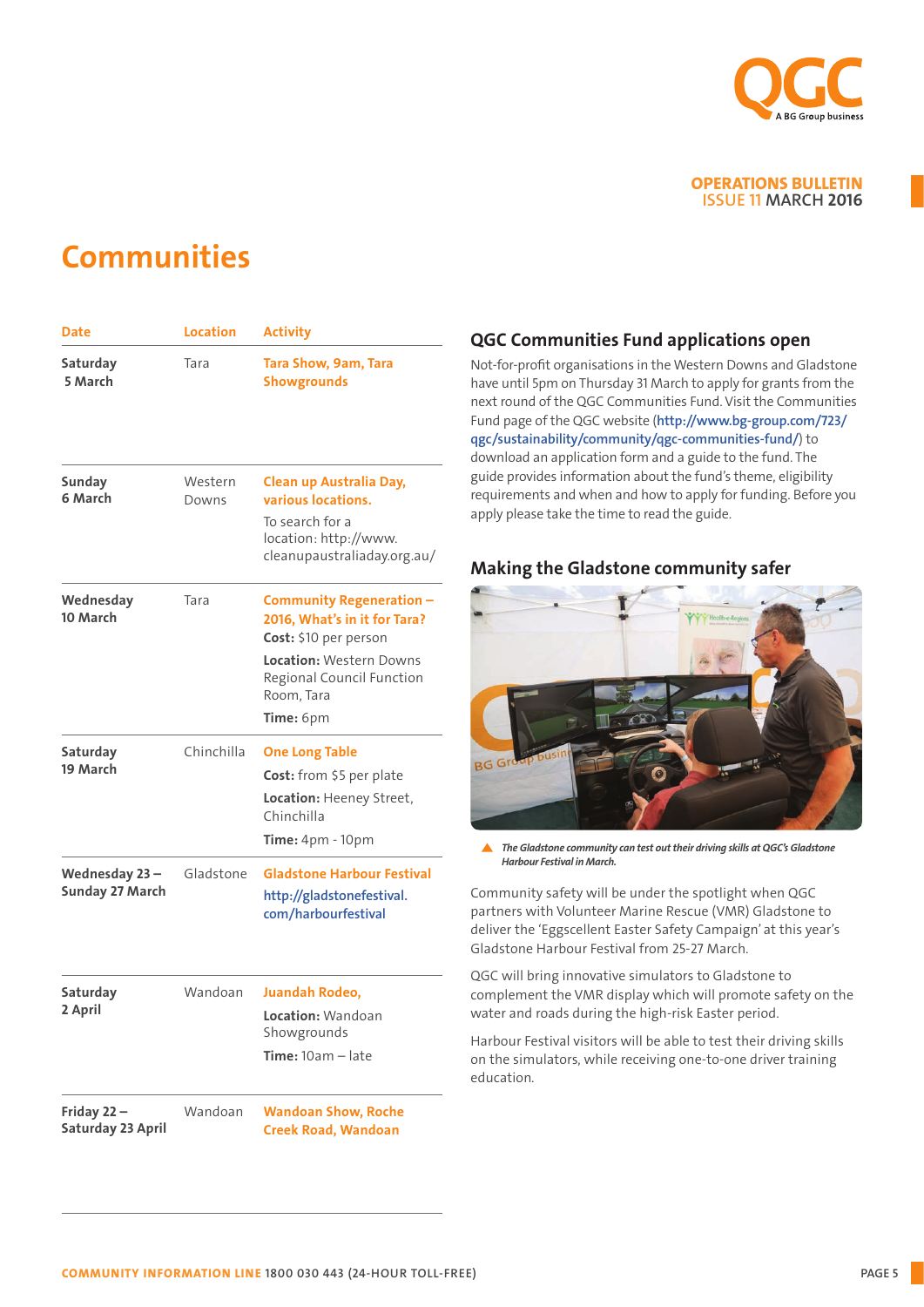

#### A night in with Wendell Sailor



**A** *QGC Infrastructure Manager Jason Cooke met Wendell Sailor when the former professional footballer visited QGC's Ruby Jo camp in February.* 

Former professional footballer Wendell Sailor who represented Australia in rugby league and rugby union visited some of QGC's camps in the Surat Basin in in February. Wendell presented to about 40 camp residents at Ruby Jo and 150 residents at the Woleebee Creek camp to promote mental health awareness. QGC also invited the local rugby league teams from both Dalby and Wandoan to attend the presentations.

The former sports star and 'R U OK?' supporter talked to camp residents about his career, moving from a small country town to living in a major city and the challenges he faced living away from home. Wendell also spoke about the R U OK? Day program, a not-for-profit organisation dedicated to encouraging all Australians to regularly and meaningfully ask anyone struggling with pressure in life life, "are you ok?" For more information on R U OK? visit https://ruok.org.au/.

#### QGC brings the wonders of science to Chinchilla



*QGC's Zana Williams, a development geologist in our Surat Basin team, presented to*   $\blacktriangle$ *school students at the World Science Festival Brisbane Regional Program in Chinchilla.*

QGC proudly supported The World Science Festival Brisbane Regional Program in Chinchilla as part of our Future Makers partnership with Queensland Museum Network. The aim of this partnership is to increase the uptake and performance of students in STEM (science, technology, engineering and maths) subjects and careers in Queensland and Australia.

The World Science Festival Brisbane regional program did just that with around 200 students from years  $10 - 12$  attending a student event on Friday 12 February. Students from Dalby, Chinchilla and Tara attended and enjoyed one on one time with scientists, including the popular Surfing Scientist Reuben Meerman.

The student event was such a huge success the Chinchilla State High School chemistry club has 40 new members. One of the students from Chinchilla State High School said "It has been an interesting experience, and has opened my eyes to future engineering jobs."

On Saturday 13 February around 2,000 community members of all ages from 8 weeks old to 80 years old attended the community event with some driving over four hours to attend. Leading scientists presented on various topics including how to identify a fossil, program a robot, or capture the beauty and intrigue of natural science through a camera lens.

QGC's Zana Williams, a development geologist in our Surat Basin team, presented 'Meteorites in the Movies' at the festival. Zana presented on the difference between how Hollywood depicts the effects of a meteor strike on earth in movies like Armageddon and Deep Impact - and what could really happen.